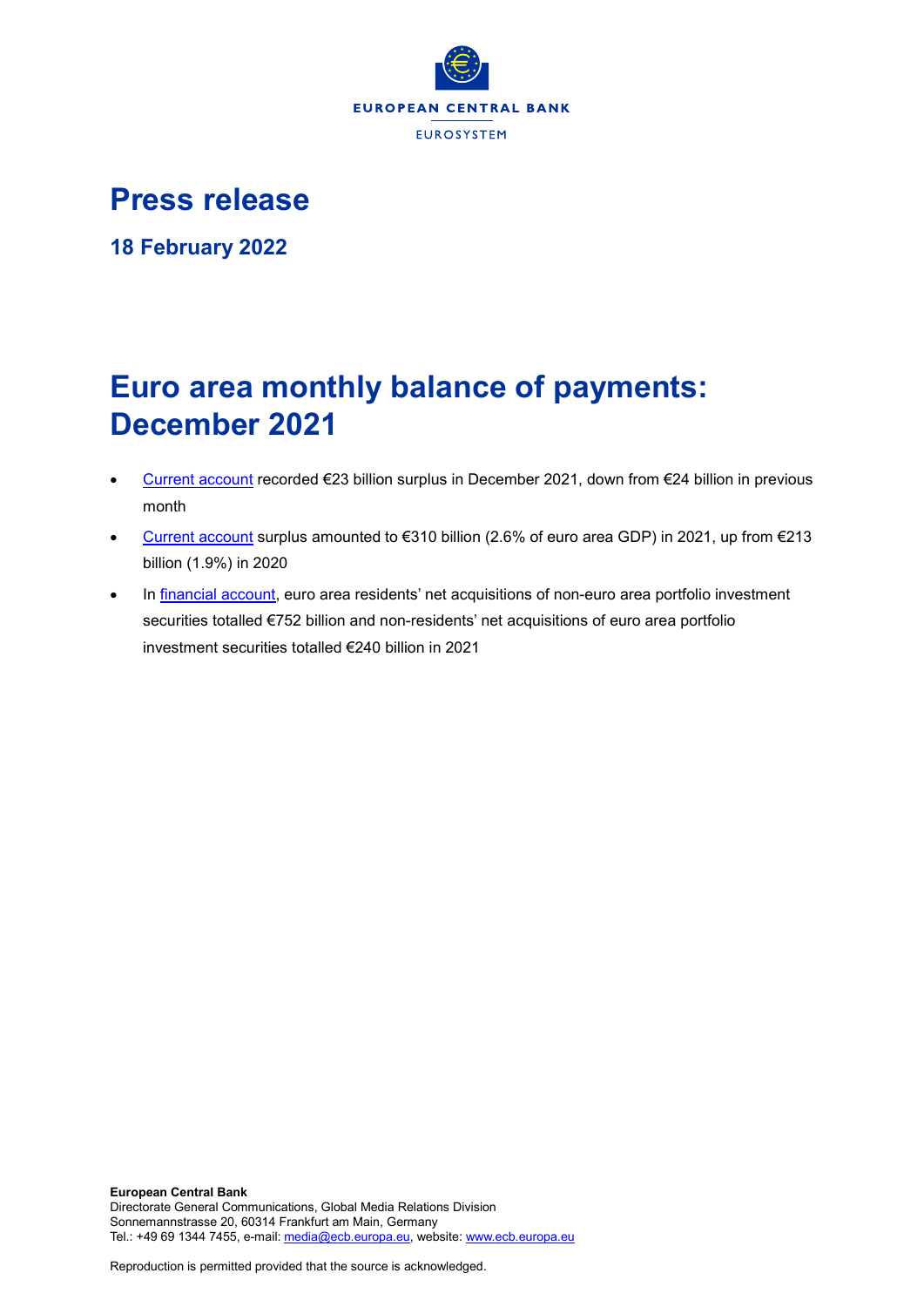## **Chart 1**

Euro area current account balance



Source: ECB.

The *current account* of the euro area recorded a surplus of €23 billion in December 2021, a decrease of €1 billion from the previous month (Chart 1 and Table 1). Surpluses were recorded for *services* (€18 billion), *goods* (€11 billion) and *primary income* (€7 billion). These were partly offset by a deficit for *secondary income* (€14 billion).

**European Central Bank** Directorate General Communications, Global Media Relations Division Sonnemannstrasse 20, 60314 Frankfurt am Main, Germany Tel.: +49 69 1344 7455, e-mail[: media@ecb.europa.eu,](mailto:media@ecb.europa.eu) website[: www.ecb.europa.eu](http://www.ecb.europa.eu/)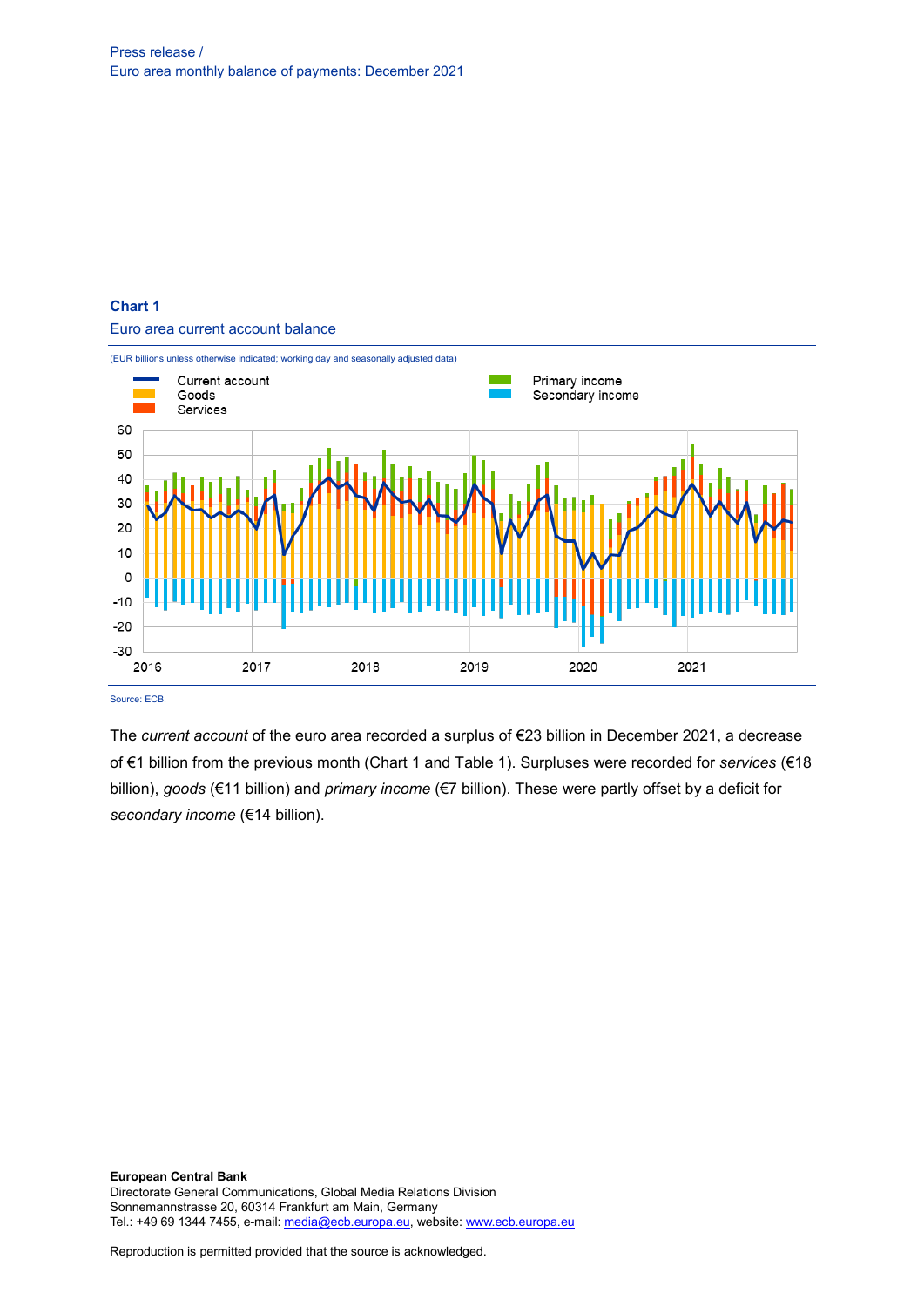## **Table 1**

## Current account of the euro area

(EUR billions unless otherwise indicated; transactions; working day and seasonally adjusted data)

|                         |                  | Cumulated figures for the 12-month period<br>ending in |         |               |          |       |                 |                |
|-------------------------|------------------|--------------------------------------------------------|---------|---------------|----------|-------|-----------------|----------------|
|                         |                  | December 2020                                          |         | December 2021 |          |       |                 |                |
|                         |                  | % of GDP                                               |         |               | % of GDP |       | <b>Nov 2021</b> | Dec 2021       |
|                         | <b>Balance</b>   | 213                                                    | 1.9%    | 310           | 2.6%     | 33    | 24              | 23             |
| <b>Current account</b>  | Credit           | 3,928                                                  | 34.5%   | 4,382         | 36.5%    | 343   | 391             | 386            |
|                         | <b>Debit</b>     | 3,715                                                  | 32.6%   | 4,073         | 34.0%    | 310   | 367             | 364            |
| Goods                   | <b>Balance</b>   | 340                                                    | 3.0%    | 296           | 2.5%     | 35    | 15              | 11             |
|                         | Credit (exports) | 2,185                                                  | 19.2%   | 2,514         | 21.0%    | 197   | 226             | 227            |
|                         | Debit (imports)  | 1,845                                                  | 16.2%   | 2,217         | 18.5%    | 162   | 211             | 216            |
| <b>Services</b>         | <b>Balance</b>   | 6                                                      | 0.0%    | 123           | 1.0%     | 9     | 23              | 18             |
|                         | Credit (exports) | 867                                                    | 7.6%    | 983           | 8.2%     | 75    | 93              | 89             |
|                         | Debit (imports)  | 862                                                    | 7.6%    | 860           | 7.2%     | 66    | 70              | 71             |
| <b>Primary income</b>   | <b>Balance</b>   | 32                                                     | 0.3%    | 53            | 0.4%     | 4     | 1               | $\overline{7}$ |
|                         | Credit           | 758                                                    | 6.7%    | 751           | 6.3%     | 61    | 61              | 60             |
|                         | <b>Debit</b>     | 726                                                    | 6.4%    | 698           | 5.8%     | 57    | 60              | 53             |
|                         | <b>Balance</b>   | $-164$                                                 | $-1.4%$ | $-163$        | $-1.4%$  | $-15$ | $-15$           | $-14$          |
| <b>Secondary income</b> | Credit           | 118                                                    | 1.0%    | 135           | 1.1%     | 10    | 11              | 11             |
|                         | <b>Debit</b>     | 282                                                    | 2.5%    | 298           | 2.5%     | 25    | 26              | 24             |

Source: ECB.

Note: Discrepancies between totals and their components may be due to rounding.

#### Data for the current [account](http://sdw.ecb.europa.eu/browseSelection.do?df=true&ec=&dc=&oc=&pb=&rc=&DATASET=0&removeItem=&removedItemList=&mergeFilter=&activeTab=&showHide=&FREQ.243=M&ADJUSTMENT.243=Y&REF_AREA.243=I8&ACCOUNTING_ENTRY.243=B&ACCOUNTING_ENTRY.243=C&ACCOUNTING_ENTRY.243=D&INT_ACC_ITEM.243=CA&INT_ACC_ITEM.243=G&INT_ACC_ITEM.243=IN1&INT_ACC_ITEM.243=IN2&INT_ACC_ITEM.243=S&node=9688874&legendRef=reference&legendNor=) of the euro area

In 2021, the *current account* recorded a surplus of €310 billion (2.6% of euro area GDP), compared with a surplus of €213 billion (1.9% of euro area GDP) in 2020. This increase was driven by larger surpluses for *services* (up from €6 billion to €123 billion) and *primary income* (up from €32 billion to €53 billion), only partly offset by a reduction in the surplus for *goods* (down from €340 billion to €296 billion). The deficit for *secondary income* remained broadly stable (down from €164 billion to €163 billion).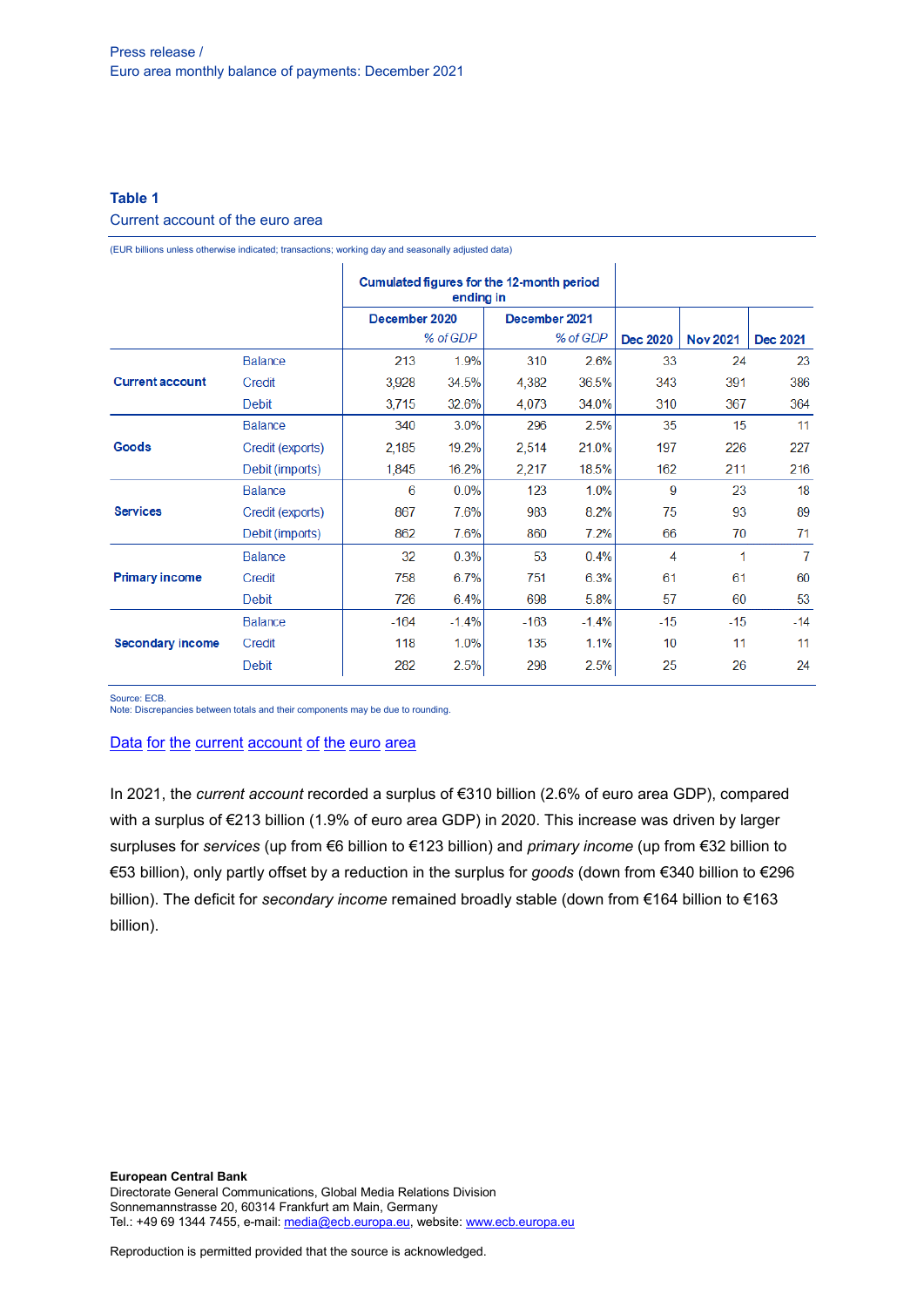## **Chart 2**

#### Selected items of the euro area financial account



Source: ECB.

Notes: For assets, a positive (negative) number indicates net purchases (sales) of non-euro area instruments by euro area investors. For liabilities, a positive (negative) number indicates net sales (purchases) of euro area instruments by non-euro area investors.

In *direct investment*, euro area residents made net investments of €107 billion in non-euro area assets in 2021, following net disinvestments of €15 billion in 2020 (Chart 2 and Table 2). Non-residents disinvested €168 billion in net terms from euro area assets in 2021, following net acquisitions of €160 billion in 2020.

In *portfolio investment*, euro area residents' net purchases of non-euro area *equity* increased to €329 billion in 2021, up from €306 billion in 2020. Over the same period, net purchases of non-euro area *debt securities* by euro area residents increased to €423 billion, up from €368 billion in 2020. Nonresidents' net purchases of euro area *equity* increased to €453 billion in 2021, up from €118 billion in 2020. Over the same period, non-residents made net sales of euro area *debt securities* amounting to €213 billion, following net purchases of €17 billion in 2020.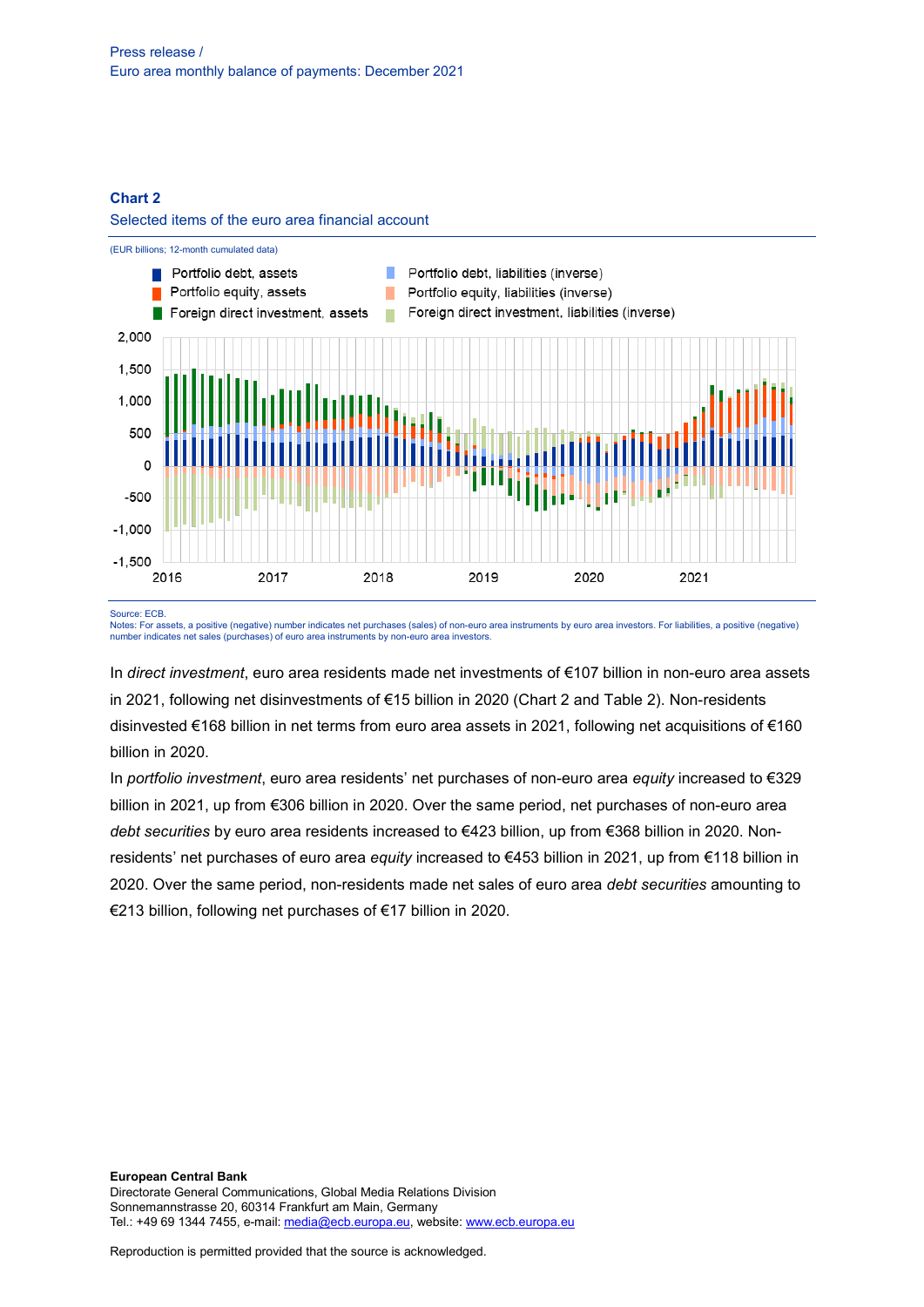## **Table 2**

#### Financial account of the euro area

(EUR billions unless otherwise indicated; transactions; non-working day and non-seasonally adjusted data)

|                                    | Cumulated figures for the 12-month period ending in |               |                    |               |               |             |  |
|------------------------------------|-----------------------------------------------------|---------------|--------------------|---------------|---------------|-------------|--|
|                                    |                                                     | December 2020 |                    | December 2021 |               |             |  |
|                                    | Net                                                 | <b>Assets</b> | <b>Liabilities</b> | <b>Net</b>    | <b>Assets</b> | Liabilities |  |
| <b>Financial account</b>           | 243                                                 | 993           | 750                | 388           | 1.204         | 816         |  |
| <b>Direct investment</b>           | $-175$                                              | $-15$         | 160                | 275           | 107           | $-168$      |  |
| <b>Portfolio investment</b>        |                                                     | 674           | 134                | 512           | 752           | 240         |  |
| Equity                             | 188                                                 | 306           | 118                | $-124$        | 329           | 453         |  |
| Debt securities                    | 351                                                 | 368           | 17                 | 636           | 423           | $-213$      |  |
| <b>Financial derivatives (net)</b> | 14                                                  | 14            |                    | 53            | 53            |             |  |
| Other investment                   | -149                                                | 307           | 456                | $-580$        | 164           | 744         |  |
| Eurosystem                         | $-204$                                              | 11            | 215                | -440          | 11            | 452         |  |
| <b>Other MFIs</b>                  | 17                                                  | 168           | 151                | $-124$        | 29            | 154         |  |
| General government                 | $-19$                                               | 3             | 22                 | -74           | 6             | 80          |  |
| Other sectors                      | 56                                                  | 124           | 68                 | 59            | 117           | 58          |  |
| <b>Reserve assets</b>              |                                                     | 13            |                    | 129           | 129           |             |  |

Source: ECB.

Notes: Decreases in assets and liabilities are shown with a minus sign. Net financial derivatives are reported under assets. "MFIs" stands for monetary financial institutions. Discrepancies between totals and their components may be due to rounding.

## Data for the [financial](http://sdw.ecb.europa.eu/browseSelection.do?df=true&ec=&dc=&oc=&pb=&rc=&DATASET=0&removeItem=&removedItemList=&mergeFilter=&activeTab=&showHide=&FREQ.243=M&REF_AREA.243=I8&REF_SECTOR.243=S1&REF_SECTOR.243=S121&REF_SECTOR.243=S12T&REF_SECTOR.243=S13&REF_SECTOR.243=S1P&COUNTERPART_SECTOR.243=S1&FLOW_STOCK_ENTRY.243=T&ACCOUNTING_ENTRY.243=A&ACCOUNTING_ENTRY.243=L&ACCOUNTING_ENTRY.243=N&FUNCTIONAL_CAT.243=D&FUNCTIONAL_CAT.243=O&FUNCTIONAL_CAT.243=P&FUNCTIONAL_CAT.243=R&INSTR_ASSET.243=F&INSTR_ASSET.243=F3&INSTR_ASSET.243=F5&INSTR_ASSET.243=FL&MATURITY.243=T&MATURITY.243=_Z&node=9688874&legendRef=reference&legendNor=) account of the euro area

In *other investment*, euro area residents recorded net acquisitions of non-euro area assets amounting to €164 billion in 2021 (following net acquisitions of €307 billion in 2020), while their net incurrence of liabilities increased to €744 billion (up from €456 billion in 2020).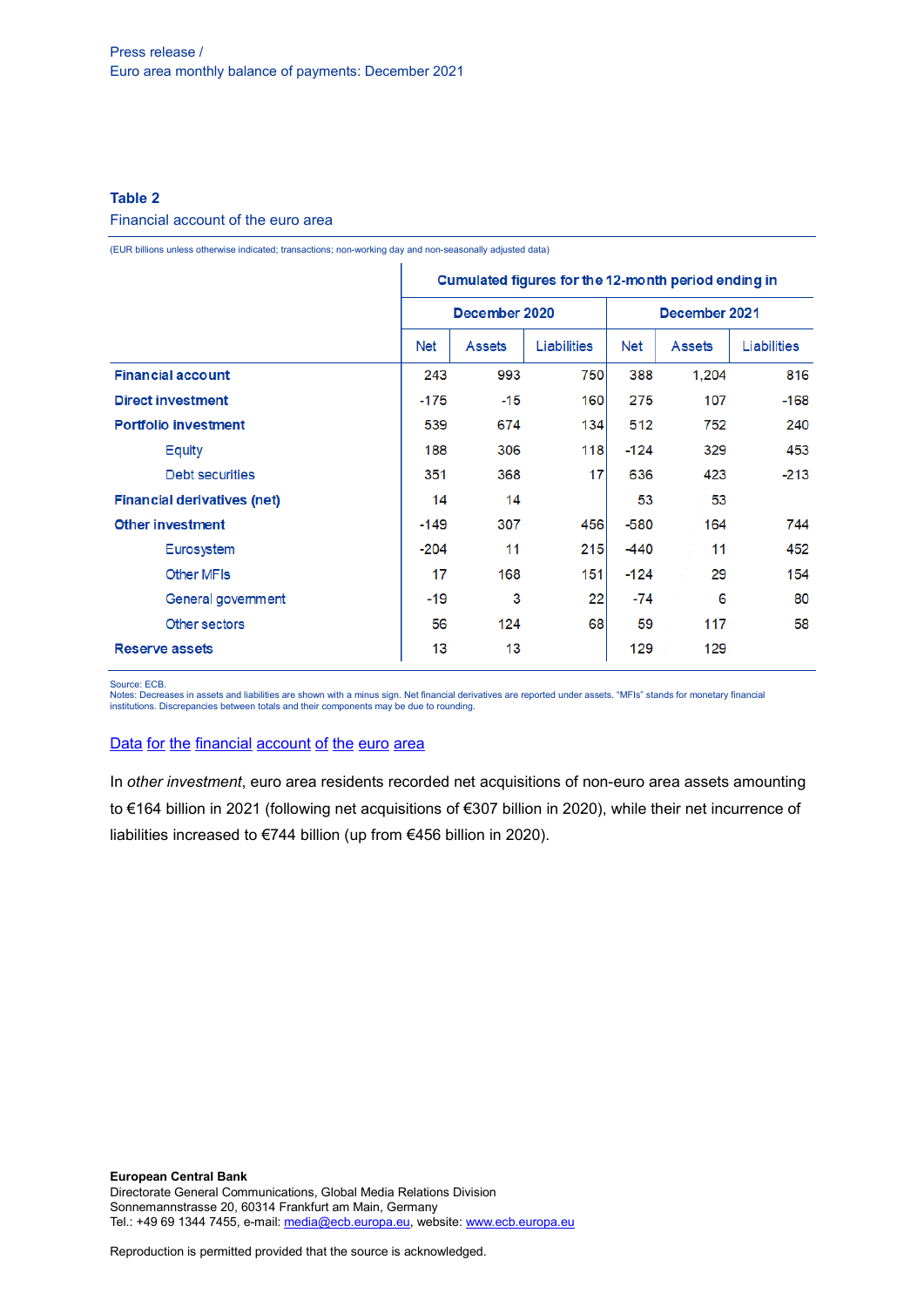#### **Chart 3**

#### Monetary presentation of the balance of payments



Source: ECB.

Notes: "MFI net external assets (enhanced)" incorporates an adjustment to the MFI net external assets (as reported in the consolidated MFI balance sheet items statistics) based on information on MFI long-term liabilities held by non-residents, available in b.o.p. statistics. B.o.p. transactions refer only to transactions of non-MFI residents of<br>the euro area. Financial transactions are show

The monetary presentation of the balance of payments (Chart 3) shows that the *net external assets (enhanced)* of euro area MFIs decreased by €151 billion in 2021. This decrease was mainly driven by euro area non-MFIs' net outflows in *portfolio investment debt* and, to a lesser extent, in *direct investment.* These developments were partly offset by the *current and capital accounts* surplus and, to a lesser extent, by euro area non-MFIs' net inflows in *portfolio investment equity*, *other investment* and *other flows*.

In December 2021 the Eurosystem's stock of *reserve assets* increased to €1,057.0 billion, up from €1,045.4 billion in the previous month (Table 3). This increase was driven by positive price changes in monetary gold (€10.8 billion) and positive exchange rate changes (€1.5 billion), only partly offset by net sales of assets (€0.8 billion).

**European Central Bank** Directorate General Communications, Global Media Relations Division Sonnemannstrasse 20, 60314 Frankfurt am Main, Germany Tel.: +49 69 1344 7455, e-mail[: media@ecb.europa.eu,](mailto:media@ecb.europa.eu) website[: www.ecb.europa.eu](http://www.ecb.europa.eu/)